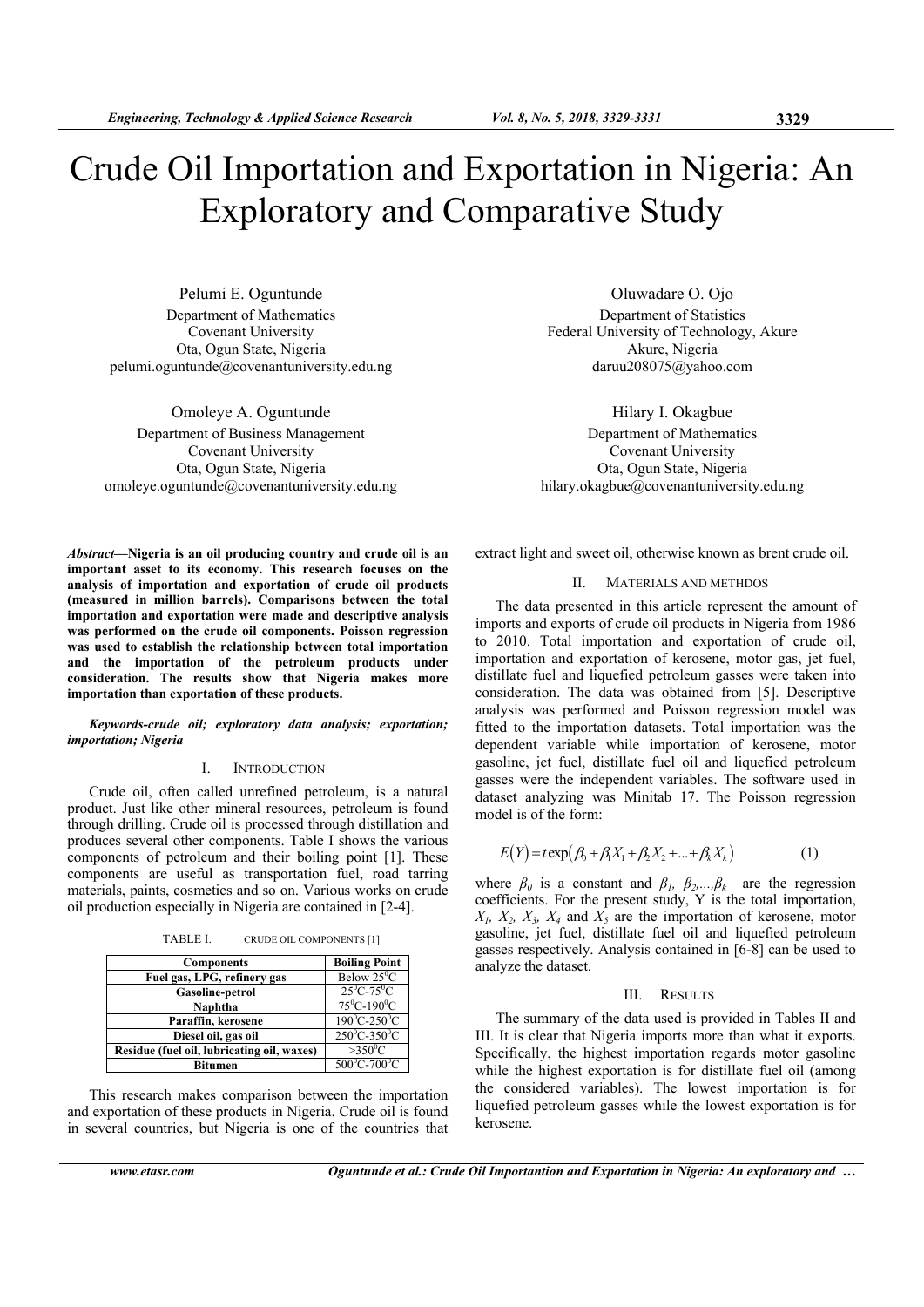*Engineering, Technology & Applied Science Research Vol. 8, No. 5, 2018, 3329-3331* **3330** 

| Variable                         | Sum     | Mean  | <b>Standard</b><br><b>Deviation</b> | <b>Skewness</b> | <b>Kurtosis</b> |
|----------------------------------|---------|-------|-------------------------------------|-----------------|-----------------|
| Total<br>Importation             | 2190.4  | 87.6  | 66.0                                | 0.27            | $-1.50$         |
| Kerosene                         | 243.60  | 9.74  | 8.74                                | 1.14            | 0.92            |
| Motor gasoline                   | 1588.9  | 63.6  | 51.7                                | 0.27            | $-1.69$         |
| Jet fuel                         | 101.630 | 4.065 | 4.951                               | 1.01            | 0.11            |
| Distillate fuel oil              | 153.51  | 6.14  | 8.66                                | 1.44            | 0.64            |
| Liquefied<br>petroleum<br>gasses | 5.60    | 0.224 | 0.2886                              | 1.05            | 0.01            |

TABLE II. CRUDE OIL IMPORTATION, 1986-2010 (MILLION BARRELS)

TABLE III. CRUDE OIL EXPORTATION, 1986-2010 (MILLION BARRELS)

| Variable                      | Sum    | Mean  | <b>Standard</b><br><b>Deviation</b> | <b>Skewness</b> | <b>Kurtosis</b> |
|-------------------------------|--------|-------|-------------------------------------|-----------------|-----------------|
| <b>Total Exportation</b>      | 591.66 | 23.67 | 17.79                               | 0.64            | 0.13            |
| Kerosene                      | 9.841  | 0.394 | 1.145                               | 4.76            | 23.28           |
| Motor gasoline                | 14.192 | 0.568 | 1.413                               | 4.01            | 17.33           |
| Jet fuel                      | 15.309 | 0.612 | 1.832                               | 4.31            | 19.75           |
| Distillate fuel oil           | 99.00  | 3.96  | 5.80                                | 2.92            | 10.66           |
| Liquefied<br>petroleum gasses | 23.429 | 0.937 | 1.669                               | 1.95            | 3.11            |

The comparison between total importation and total exportation between 1986 and 2010 is provided in Figure 1. The comparisons between importation and exportation of kerosene, motor gasoline, jet fuel, distillate fuel oil, and liquefied petroleum gasses for the period under study are presented in Figures 2, 3, 4, 5, and 6 respectively.



Fig. 1. Comparison between total importation and exportation of crude oil



Fig. 2. Comparison between importation and exportation of kerosene



Fig. 3. Comparison between importation and exportation of motor gasoline



Fig. 4. Comparison between importation and exportation of jet fuel



Fig. 5.<br>oil

Comparison between importation and exportation of distillate fuel



Fig. 6. Comparison between importation and exportation of liquefied petroleum gasses